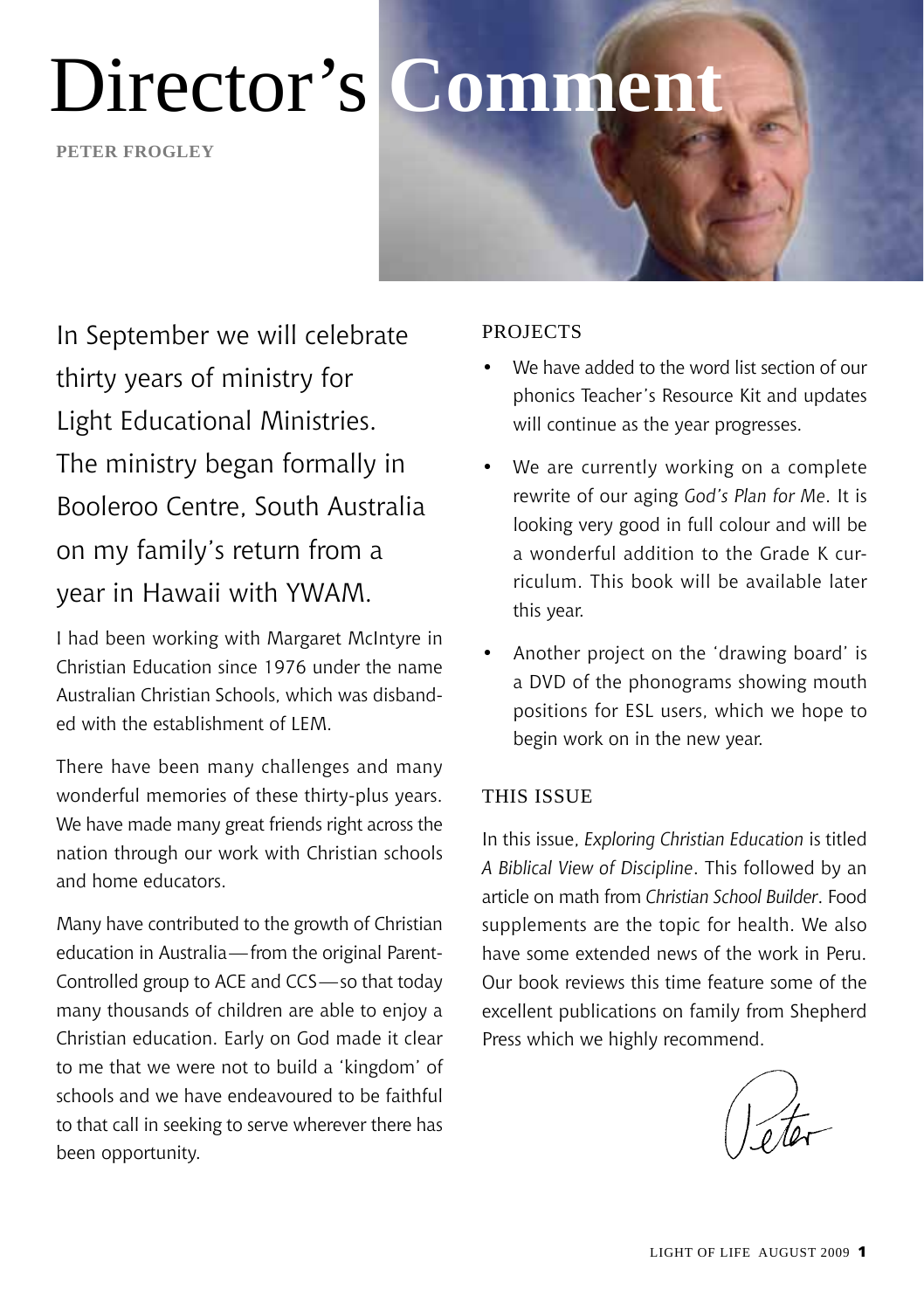

#### **CHESS**

We are excited that there will be some new blood in some of the seminars this year with Phil and Carol Oster taking seminars in Sydney and Perth. Carol is my daughter and she and Phil have been home educating their five children for nearly a decade. They will be able to provide a more hands–on approach and are looking forward to meeting many fellow home educators.

We have met many new home educators this year and trust we have been able to help them get established in this vital ministry.

The CHESS seminars are a great opportunity to check out resources first hand, to hear good teaching on home education topics and to meet other local home educators of like mind. It is always a great day. Further details can be found at **www.chess.lem.com.au**.

#### PERTH CHESS 2009

*Date* Saturday 12 September *Venue* Bull Creek Westminster Presbyterian Church 32 Bull Creek Drive, Bull Creek *Cost* Single/Family: \$10/\$20 *Phone* (08) 9524 2505

#### **Overseas**

East Africa

#### **Tanzania**

One of the teachers, Rebecca Lubilanji, with husband Patrick, is still here in Canberra following the birth of their first child, Olivia. They plan to return to Joshua Foundation in Arusha, Tanzania late in August.

#### **Uganda**

The schools in Kampala under COME Uganda, with Australians Frank and Michele Heyward, continue teaching LEM Phonics and I am booked to visit them in mid-November to see how they are doing and explore ways to assist them.

#### **Kenya**

Homeschooler Kay Symons and her husband are working in Mbale, Kenya and Kay is working on implementing LEM Phonics in the local school.

#### Papua New Guinea

#### **Port Moresby**

Mesia and Iga Novau continue their work in Hula village (about 80km southeast of Port Moresby) as well as surrounding villages, and have helped several local churches establish Christian schools.

#### **Western Highlands**

The Baptist schools in Western Highlands Province have begun using LEM Phonics in their schools.

We are planning for Evelyn Garrard to travel to Mt Hagen in January 2010 to conduct further introductory training for these teachers.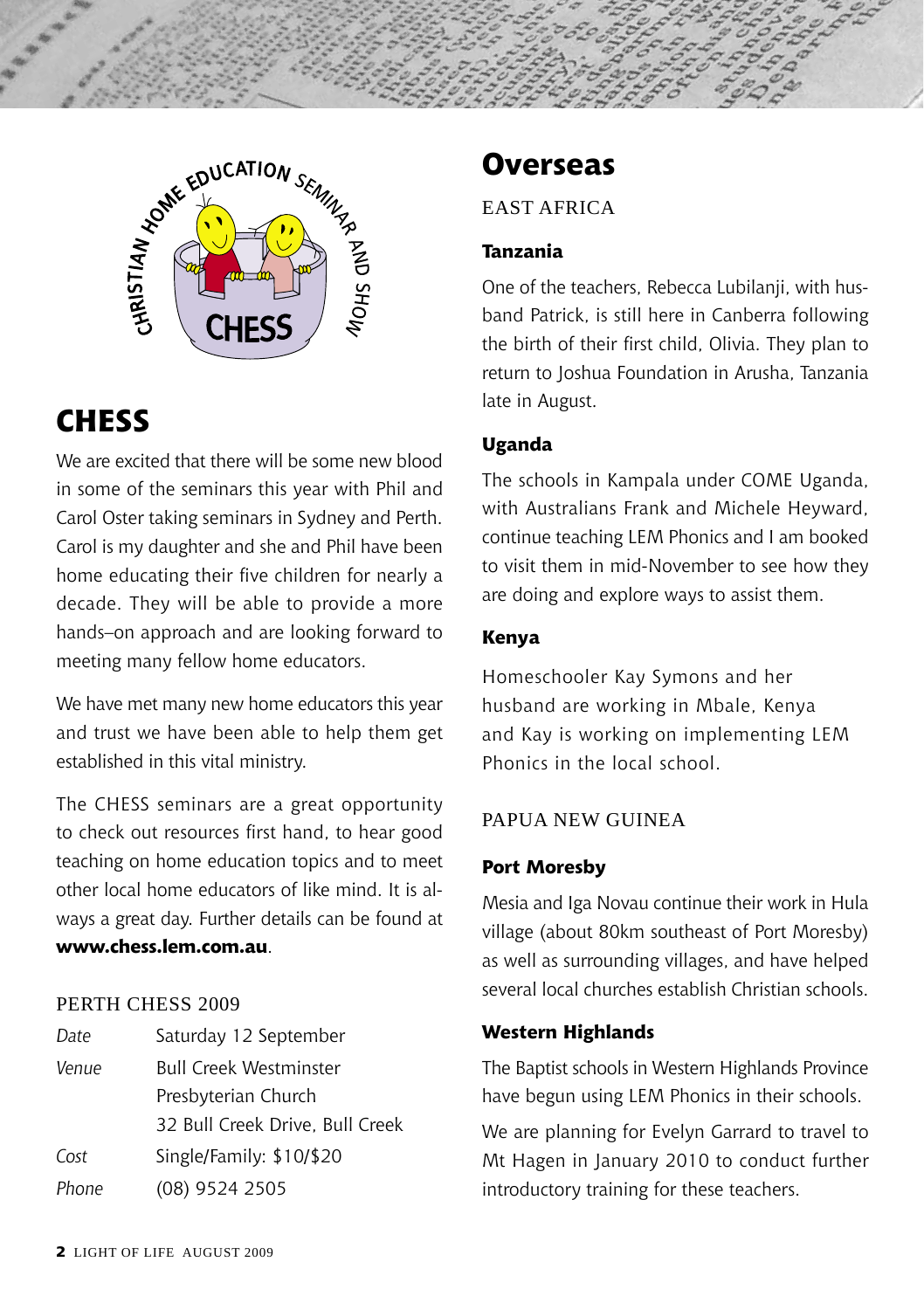# News

#### **Integrated Christian Schools**

I plan to travel to Goroka in September to conduct further training for teachers in the ICS group of schools, many of which are located in the highlands of PNG. Several Baptist teachers from the Mt Hagen area also plan to attend. Training is so important, particularly in other nations, as LEM Phonics is so different to most language programs teachers have been exposed to.

#### **PERU**

*Bob and Frances Relyea report:*

We have held the first two of a series of meetings in their flat designed to train a select group of Peruvians in the specific areas of Creation Science and Christian Education. Both meetings have been met with appreciation and enthusiasm and the many discussions that have ensued have been meaningful.

During the month of May our team visited and held conferences in conjunction with LEM member schools in three cities on the far north coast of Peru. Plans were made at that time to return in August to give additional conferences and to make inroads in local universities through creationist messages.

In June we were able to visit and encourage members of LEM schools in the city of Trujillo where we held after-school conferences over two days and were also able to establish contacts with other Christian schools during this time.

What may prove to be the highlight of the year, to date, was the visit to 'Jim Elliot' Christian school (Trujillo) where the first six teachers in Peru proudly received their Canberra-designed

certificates for having completed all of the modules of study in the LEM Diploma in Christian Education course. This is a big praise point and very encouraging, not only for the recipients, but also for the extension of the Gospel through Christian education in South America.

Enthusiasm mounts for Peter and Kaye Frogley's visit to Peru in October.

## **now available in PDF** Light**of**Life

Are you tired of paper magazines cluttering your desk? Does your heart weep for the trees who gallantly gave their lives just so you could read our magazine? Do you want to help us reduce our print and post costs?

Now you can! Beginning with our next issue (November 2009) you will have the option to receive *Light of Life* emailed to you in PDF format instead of a hard copy.

> To sign up, please send your name and preferred e-mail address to

**asklem@lem.com.au** and you will be subscribed to the email list. You can unsubscribe at any time and we will not share your email address with anyone else.

Please note that when you sign up for the electronic version of *Light of Life* you will no longer receive a hard copy.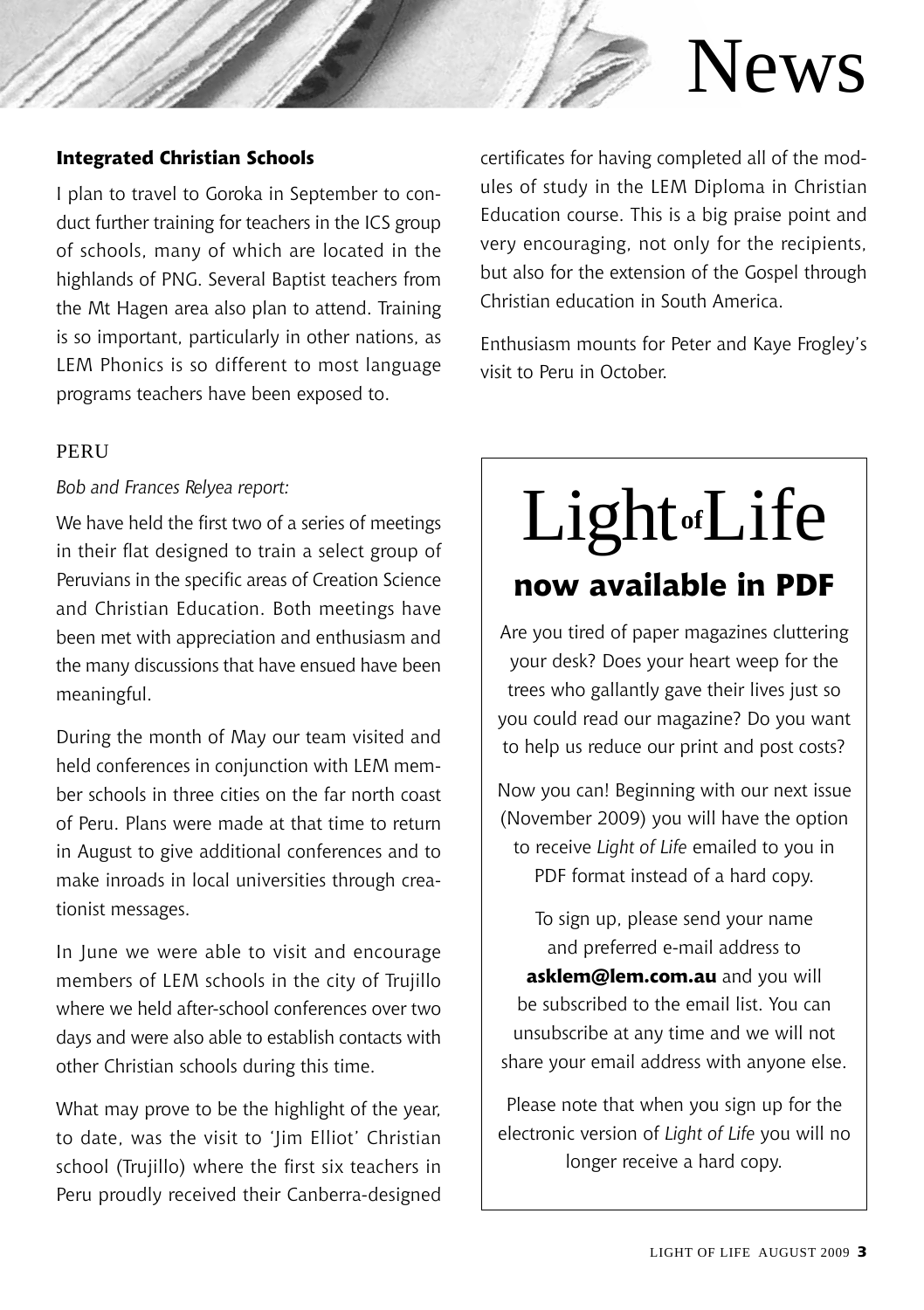# Exploring **Christian**

### **73 A Biblical View of Discipline peter frogley**

# **Educatio**

Discipline is a Christian concept based in the biblical idea of discipleship. Believers are called disciples, that is, those who are disciplined.

At its root, discipline demands obedience. God desires obedience from His people, not only because it shows that they love Him ('if you love me, keep my commandments'), but also because it is the way of life for which God has created us.

The Bible is a book devoted to the discipline of God's people. The message of the Bible is the redemption of wayward man to God's order. After salvation the Holy Spirit begins the work of sanctification in the believers life. This process of sanctification is essentially what the discipling of children is about.

#### The Necessity of Discipline

Because of man's predisposition to sin and its deadly consequences, discipline has been instituted by the Lord to conform us to His purposes.

Children need the discipline of God through parents and teachers that they might grow to be the man or woman God intends.

Psalm 139:24 tells us children are to be protected from the hurtful way. Because they are born with a sin nature, children will pursue the hurtful way unless there is some intervention. They are unable, of their own volition, to please God.

Foolishness is bound in the child's heart (Proverbs 22:15). It is the parents' task to remove children from the place of foolishness. The scripture further tells us that 'the rod of correction shall drive it far from him'.

Proverbs 22:6 tells us 'Train up a child in the way he should go; and when he is old, he will not depart from it.'

For the Jews, 'old' was about 13 and onwards. Whilst this scripture may not be a guaranteed proof text, it does bring clear instruction to parents as to the process of discipline. Training involves instruction and instruction is to show children the path of righteousness. Instruction makes clear the blessing of righteousness and the hurtful consequences of sin. Proverbs 8:36 says, 'He who sins against Me (God) injures himself'. The parents' task is to prevent their children from injuring themselves.

#### Bringing Discipline

Fundamentally, discipline requires submission and obedience to the Lord Jesus Christ by faith, which is our salvation. I think that is what Paul was saying when he wrote 'Work out your own salvation with fear and trembling'.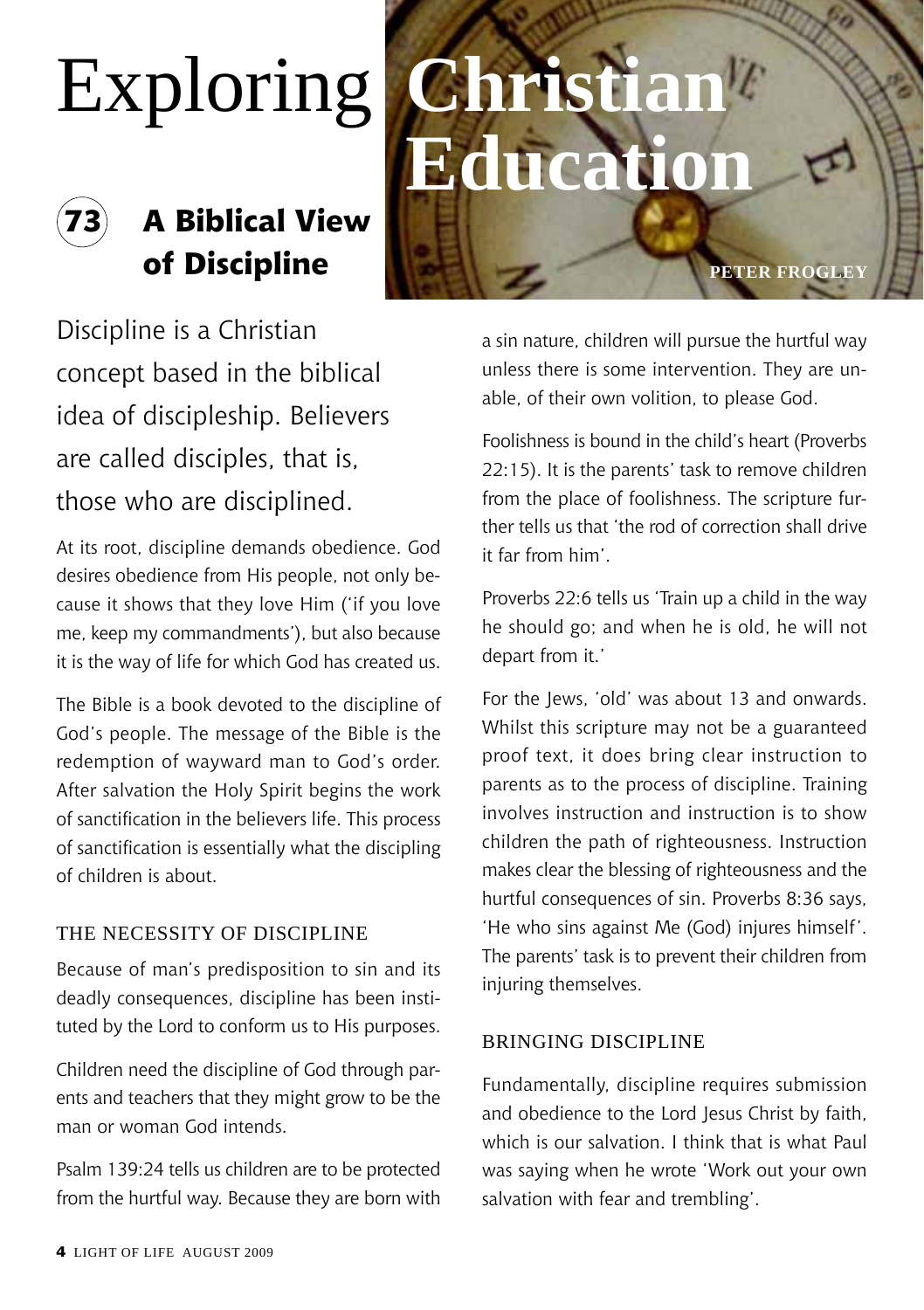Ephesians 6:4 instructs fathers to bring up their children in the discipline and instruction of the Lord. Discipline is the obedience to the father's word.

Instruction is given so that children have something to obey; and as they grow it brings the provision of a truth base which enables their godly decision making. Children grow in understanding of what is right and can thus be held accountable.

'To him who knows the right thing to do and does not do it, to him it is sin' (James 4:17).

Discipline is ultimately about self-discipline, but we need to understand this is a growing skill. Before the self-discipline stage, young children (up to 10–12 years) obey because of the authority parents carry.

#### Lack of Instruction

Foolishness in the Bible is a very serious thing. 'The fool says in his heart, there is no God' (Proverbs 14:1). Biblical fools will end in hell, so biblical foolishness is not the light matter we often attach to the word in modern usage. Verse 9 of Proverbs 14 tells us that fools mock at sin. The child left uninstructed and untrained will laugh at sin, for the spirit of foolishness says 'there is no God'.

Proverbs 15:5 says 'A fool rejects his father's discipline.' Therefore, children need to learn the importance of hearing the instruction of a father, that they may gain understanding, keep his commandments, and live (see Proverbs 4:4–11).

#### Walking in the Spirit

It is too easy to think we can train children without affecting their heart toward God. Our task is to train children to live, by the power of

God's Spirit. Evangelicals call this being 'born again'—the work of God in the child's life. Without God children must strive to be good in their own ability, which is a legalism.

We are to instruct in righteous living as the major emphasis. Christians, including children, do not produce fruits of the flesh when they walk by the Spirit. 'If we live by the Spirit [i.e. are born again], let us also walk by the Spirit*'* (Galatians 5:16).

#### The spiritual fruit of instruction — only possible if BORN AGAIN

- Children learn what is pleasing to Godwhat is right, which produces holiness.
- • Children learn the consequences of sin and the necessity for correction.
- • Children learn to listen to their conscience. The Spirit can then begin to function as convictor and bring instruction to remembrance (John 14:26).
- • As children obey their conscience (the Spirit's conviction) they learn to discipline or train themselves. This internal governance should be the goal of our educative processes.
- • Children develop habits of good conduct and holiness that progressively enable them to transfer easily from the parent's external correction to the Spirit's internal (i.e. self) discipline. They will not have to go through the trauma of trying to break ingrained habits of sin.

The greater the internal control, the less need there is for external control—when they are old they will not depart from it. The emphasis is on the internal and not the external—many external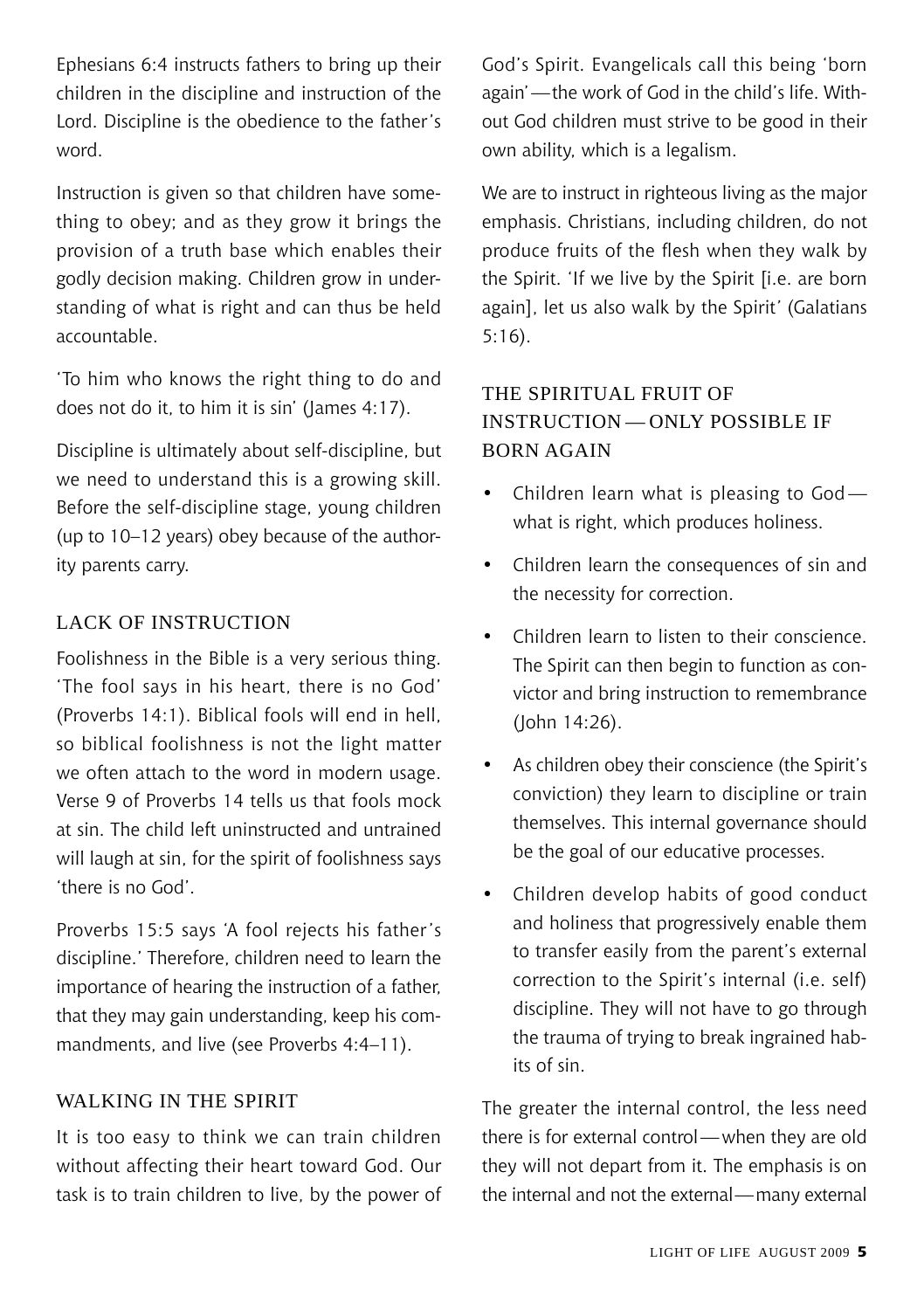offences may stem from one internal problem, commonly an attitude of disobedience to God and to His authorities. When that problem is addressed biblically, self-control is enhanced.

#### Teaching self-government in the classroom

A system of fundamental rules, principles and ordinances for the government of the class are needed to provide the framework for self-government. The standard is the Word of God, and thus, the true teaching of self-government must draw children's attention to the centrality of the Word of God.

When children break a rule in the school consistently, they are confronted with their attitude first so that they can identify the cause. Children need to see the difference between the spirit of the law and the letter of the law.

#### Principles of Correctional Discipline

Unfortunately our first thought about discipline is too often correctional discipline. Most discipline should be bringing godly order to a life.

There is a need for correctional discipline. Here are some of the principles that will prove helpful:

The Law of God does not cleanse, rather it reveals sin.

The law produces a heat of conflict (conviction) so that children come to realise that it is their disobedient nature that is the problem and not the Law (Romans 7:12–18; 1 Timothy 1:5–9 and Proverbs 22:15).

It is a fundamental right of children to be disciplined (discipled). 'Do not withhold correction from a child' (Proverbs 23:13).

Corporal punishment is an important part

of biblical discipline. Although illegal in many places today, it remains the best method — because it is biblical (Proverbs 13:26; 23:13,14).

• Obedience in all things is a must for children (Col. 3:20, Eph. 6:1).

Children should not be taught to obey to receive a physical reward (bribery or manipulation); yet a biblical reward such as a word of praise, an encouragement, giving of responsibility or service (in other words character awards) can balance with correctional discipline (Ephesians 6:1; Proverbs 11:18,19; Colossians 3:22,23,24; Matthew 25:21).

- Though internal self–government is the goal, external control on the basis of the Law forms the framework for self-government (Galatians 3:23,25; 4:1,2). External control is not for its own sake but rather to facilitate self-control.
- In bringing correctional discipline, the emphasis should be on the heart and attitude of the child, not only on the wrong action. This makes place for confession, prayer and forgiveness which cleanses the heart of sin and disobedience (1 John 1:9; Ephesians 6:1).
- • Preventative discipline is the responsibility of the parent: setting appropriate standards, not leaving the children without restraint but providing them a godly order in which to walk with security (Proverbs 29:15).

#### A Formal Atmosphere

We live in a day where formality is almost demonised — perhaps needed in an earlier time (before evolution kicked in). It seems to me, however, that if the atmosphere is casual it is much more difficult to define undesirable behaviours as most behaviours become acceptable.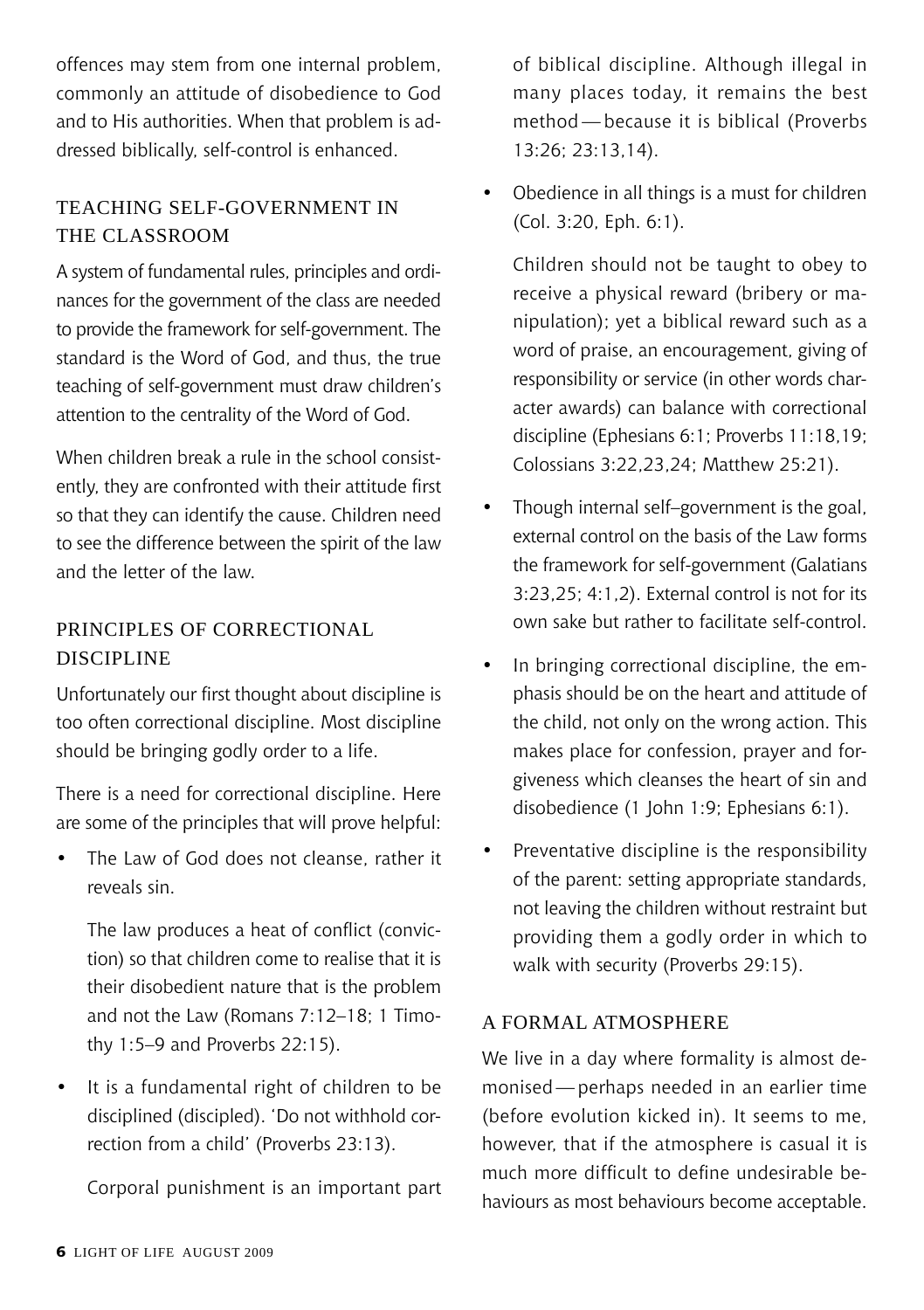Our tolerant society today favours a friendly and casual approach—often attempting to buy the children's favour. A more biblical approach will be God-centred as opposed to a humanistic approach that will be child-centred. A formal atmosphere sets the tone for obedience as it carries many more expectations of the child and thus

more potential for discipline and a coming into God's order. Godly children know there should be restraint and thus order in life as they grow to understand that in godly order there is security, peace and purpose.

An established order is quite easily established and then strictly adhered to so that being in the place of instruction and learning is synonymous

with a quiet and controlled (formal) atmosphere.

Further, a formal atmosphere implies and even demands respect for authority, which of itself reduces need for correctional discipline.

The more formal an atmosphere you create, the fewer issues of discipline you will experience. It will thus provide a better context to identify disobedience as sin, and in doing so easily opens the opportunity for biblical confession, prayer and forgiveness.

*Please note: 'Formal' means orderly in a godly sense and not the rigidity and inflexibility of a mancentred system.*

#### REMEMBER YOUR AUTHORITY

It is important that parents know that God has appointed them to teach their children by delegating His authority to them. When we recognise that we are operating in His authority it is unlikely we will abuse that authority.

Children can only truly learn when they are under the authority of, and in submission to, the teacher. This is fundamental for biblical education. Unless we open our hearts and minds to our teacher we will not receive a clear message.

> This is a fundamental problem in our world today and tragically it intrudes far too often into the church. There can be excellent impartation of knowledge by a teacher, but without submission there will be no true learning nor building of the character of Christ.

> The vital element in

Christ's character and in biblical education is obedience (Philippians 2:8) which is only possible when children are in submission to the authority under which God has placed them.

Submission is a key element in learning and discipline. The key to the parents' authority and ability to discipline biblically is founded in their own submission and obedience to God.

What are we endeavouring to do with our families?

We can have happy children who can fit well into the world and its system of values or we can disciple servants of God who will be able to build His kingdom for His glory.

### **internal governance** should be the **goal** of our educative processes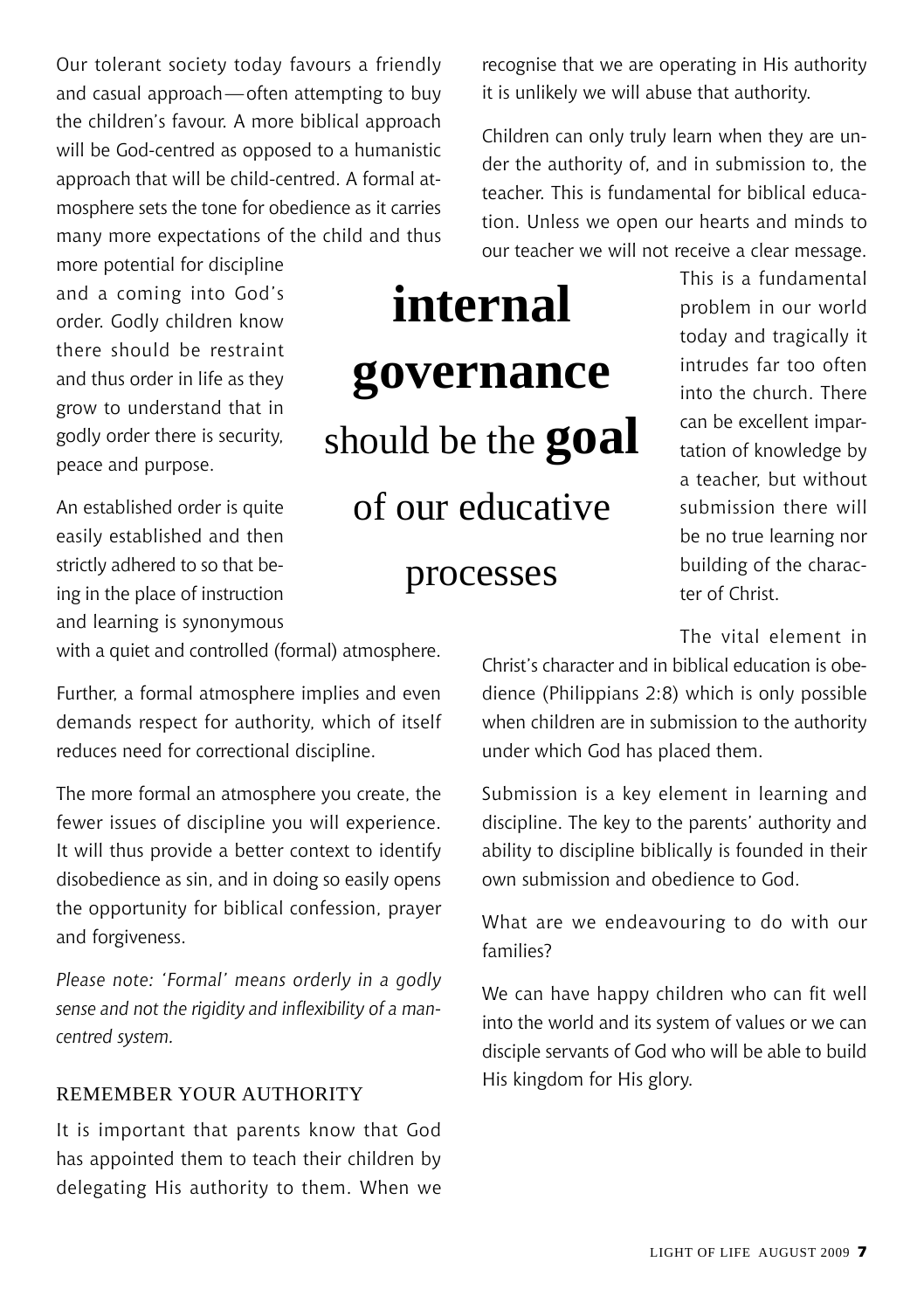Meet **the rest** of the JAMES S. MARTIN **family** 

#### I remember wondering as a school lad what the difference was between arithmetic and math.

I was dimly aware that math was some kind of clever, grown-up abbreviation for mathematics — a formidable usurper of the lowly, apple-counting arithmetic behind me. A few years more and even the noble mathematics fell to new esoteric machinery that was at once forbidding and mentally exhilarating—algebra. Somehow I perceived that upgrade as a badge of maturity; 'regular' mathematics was for the unfortunates who were still grappling with percents.

The fog eventually lifted after I met more of the math family. Allow me a few brief introductions. Mathematics is conventionally divided into a handful of separate, although interrelated, fields of study. The six main members introduced here are arithmetic, algebra, geometry, trigonometry, analytical geometry, and calculus.

#### **ARITHMETIC**

We start with the simple computation of figures and the four basic operations—addition, subtraction, multiplication, and division. This is the meat and potatoes of mathematics. 'All mathematics is essentially arithmetic in various guises,' wrote one mathematician in *Conquering Mathematics*. An oversimplification, no doubt. But it is true we must start with arithmetic, and arithmetic underlies the other branches of mathematics.

The four operations lead naturally to the useful concepts of fractions, decimals, percents, ratios, and proportions. Add a smattering of daily life applications such as counting money, time, and teaspoons; and you have a practical set of skills. For the workaday, nonscientific world, this is often sufficient. Many people actually survive our technological age amazingly well with only a basic grasp of arithmetic. They balance their checkbooks, follow recipes, and measure their windows with reasonable confidence and success.

The very facility with which ordinary boys and girls today manipulate numbers is a remarkable feat in itself. Thanks to the ingenious Hindu– Arabic number system, our sixth graders can compute what only highly trained experts could compute in medieval or ancient times. The lack of a zero and the unwieldy Roman numerals hobbled man's scientific progress for millennia.

There is vastly more to this humble member of the three R's than most people realize.

Arithmetic is commonly supposed to be the simplest branch of mathematics. Nothing could be further from the truth.

*J. R. Newman in 'The World of Mathematics'*

You can explain prime numbers to a ten-year-old, but the world's smartest man still cannot predict where to find the next prime. Karl Friedrich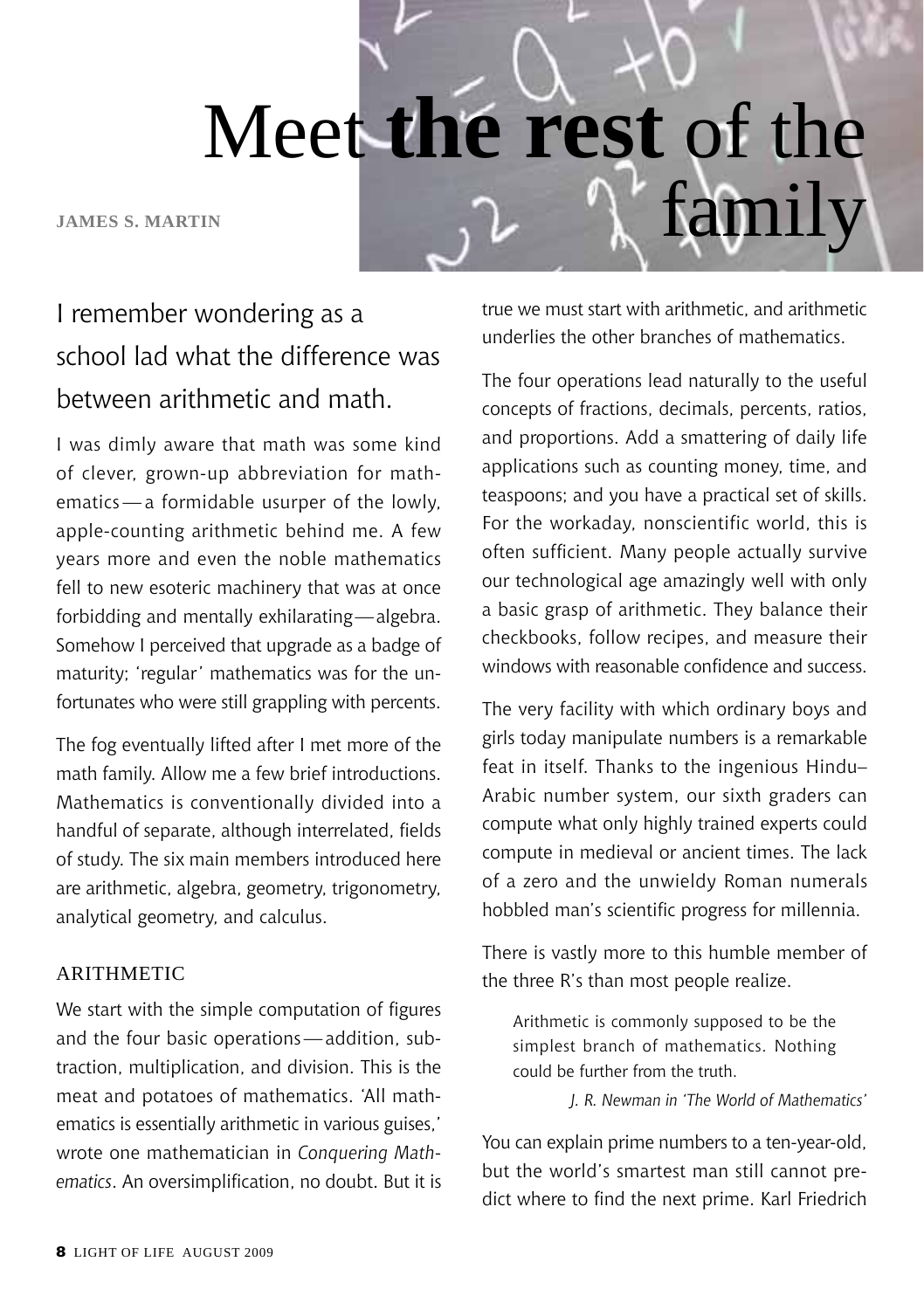Gauss, arguably the best mathematician ever, called arithmetic 'The Queen of Mathematics'. 'Higher arithmetic,' he wrote, 'is an inexhaustible storehouse of interesting truths'.

#### ALGEBRA

If arithmetic is a shovel, algebra is a backhoe. Algebra takes the basic rules of arithmetic and

gives them a powerful new flexibility. This is achieved primarily by using letters to represent unknown values. To the uninitiated, the very sight of x's and y's being juggled around in computations is often what gives algebra its fearsome reputation. But it is exactly this abstraction—allowing

## The **genius** of algebra is in its **economy of symbols**

their time to the logical, sequential exercise of handling algebraic terms correctly. (A few deft alterations to the equations above will reveal how many boys are in my classroom. Try it.)

Any third grader will insist that you cannot take four apples away from three apples. He is right, of course. Negative quantities do not exist. But algebra uses negative numbers—those less than

> zero—as an effective theoretical tool. This is another flexibility over arithmetic, even if keeping the signs straight is the bane of algebra students.

> An even more powerful theoretical tool in the algebraic toolbox is the *function*. A function is simply a special relationship between two

sets of numbers. Think of the familiar formula for the area of a square: *A=s*2. For every value *s* you plug into the formula, you get a corresponding value *A*. We say *A* depends on *s*, or *A* is function of *s*. The importance of functions is hard to overstate. Without the function concept, modern science would not exist.

Algebra is the working language for all the remaining members of the math family, excepting some aspects of geometry. One wit claimed, 'algebra begins with the unknown and ends with the unknowable'.

#### **GEOMETRY**

If you find algebra too abstract, geometry may be your cup of tea. The study of lines, angles, and shapes exercises your spatial perception. The applications to your physical world seem more readily apparent. That is why geometry flourished in ancient times while algebra languished. People

#### unknown values to be manipulated in the form of letters that makes algebra so effective at problem solving.

The main workhorse of algebra is the equation. An equation is exactly what it sounds like — a mathematical statement of equality between two values. The genius of algebra is in its economy of symbols. For example, there are 20 boys and girls in my classroom. In the precise shorthand of algebra, this statement becomes the equation  $b + g = 20$ . If I had half as many boys and twice as many girls, I would have 22 students. Now,  $1/2b + 2g = 22$ . Here you have a pesky riddle reduced to two slim statements. In fact, condensing numerical relationships into such concise notation is the first of the two main skills of basic algebra.

The second skill is solving equations. You need to manipulate the b's and g's until you discover their exact values. This is no random hocus-pocus. Beginning algebra students devote much of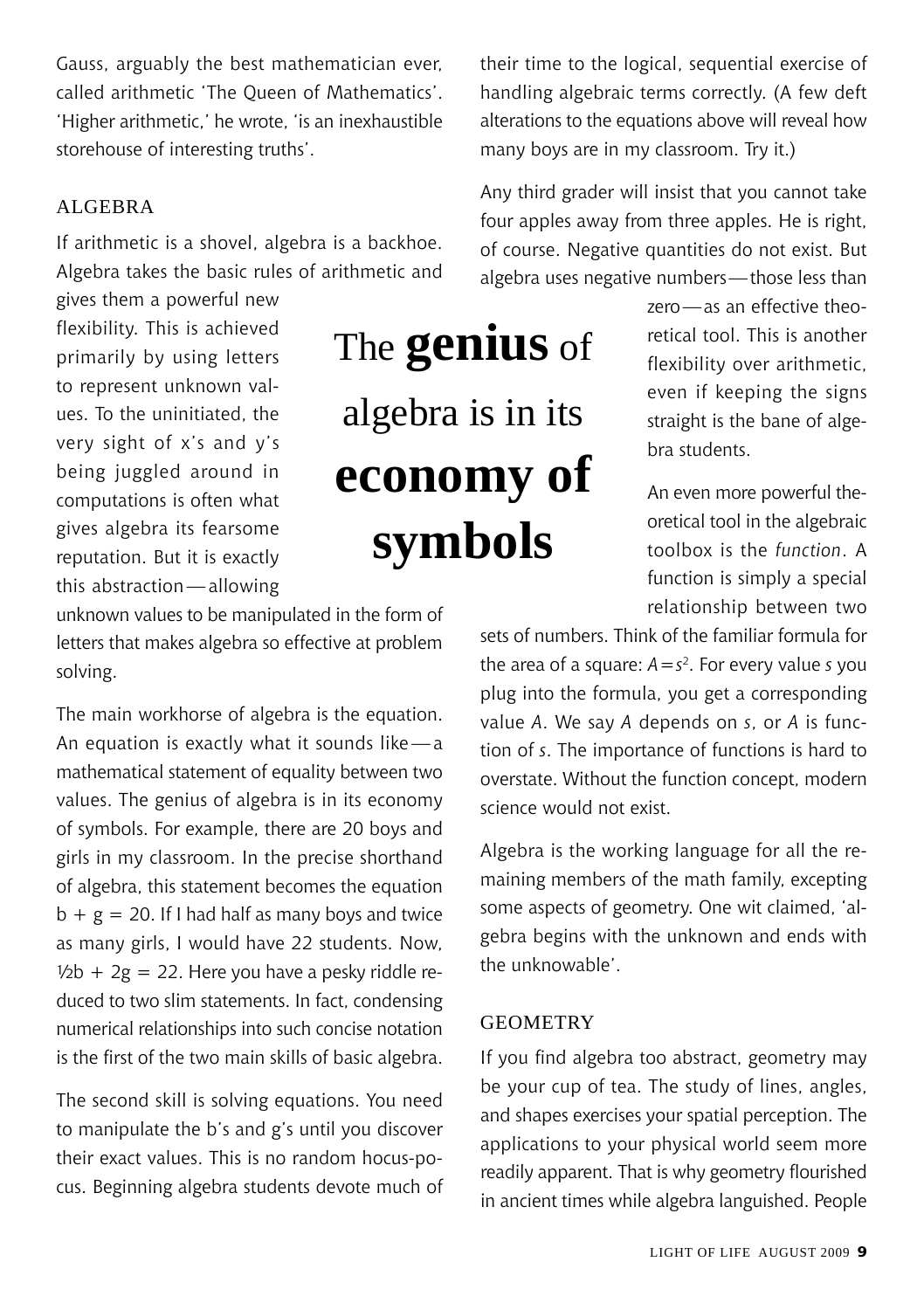wanted straight roads, symmetrical architecture, and accurate property measurements. Greek geometers like Pythagoras and Euclid developed a systematic approach to geometry that is used to this day.

Euclid, the 'father of geometry,' set forth a handful of terms and *postulates* from which the whole system of geometry could be logically deduced. A postulate is a self-evident truth, a statement readily accepted without proof. 'Through any two points there is exactly one line' is a postulate. A *theorem* goes one step further; it is a general geometric statement that can be proved. By reasoning deductively from the given postulates, Euclid proved 467 theorems. Here is a familiar one: 'The sum of the interior angles of a triangle is always 180°'. The so-called Pythagorean theorem falls in this category also.

Numerous theorems deal with the properties of plane and solid shapes, as well as how to determine congruence or similarity between two shapes. The theorems taught in our Rod and Staff math textbooks concerning the measurement of plane and solid shapes are just a small part of a traditional geometry course.

It is this business of deduction that has kept geometry in the schoolroom for centuries. Proving theorems cultivates analytical thinking. As a younger lawyer, Abe Lincoln studied Euclid at night to sharpen his gift of logic and language.

#### Analytical Geometry

Contrary to Ben Franklin's published wisdom, one of the most useful discoveries in mathematics was made by a man lying abed late in the morning. Rene Descartes, a French philosopher, allegedly received a flash of insight one morning in 1619 that allowed the brilliant marriage of algebra and geometry.

Descartes's bright idea was the *coordinate* graph, a simple grid numbered by intersecting number lines. The *x*-axis indicates horizontal position; the *y*-axis indicates vertical position. Thus every point in such a grid is described by two numbers, the *x*–value and the *y*–value. In this way the values of *x*'s and *y*'s in algebraic equations can be plotted on a graph and be portrayed as a line or a curve. A visual image of an equation!



Conversely, and even more usefully, this graph allows familiar geometric shapes to be expressed in algebraic terms. A circle becomes  $x^2 + y^2 = r^2$ , where *r* stands for the radius. A parabola could be as simple as  $v = x^2$ . Using Descartes's system, it suddenly becomes possible to solve thorny geometric problems with the concise language of algebra.

The secrets of the curves known as the conic sections, so abundant in nature, are readily unlocked by coordinate analysis. (Planets follow elliptical paths; a thrown ball describes a parabola.) So astronomy and physics took a great leap forward with analytic geometry. The path leads naturally to calculus.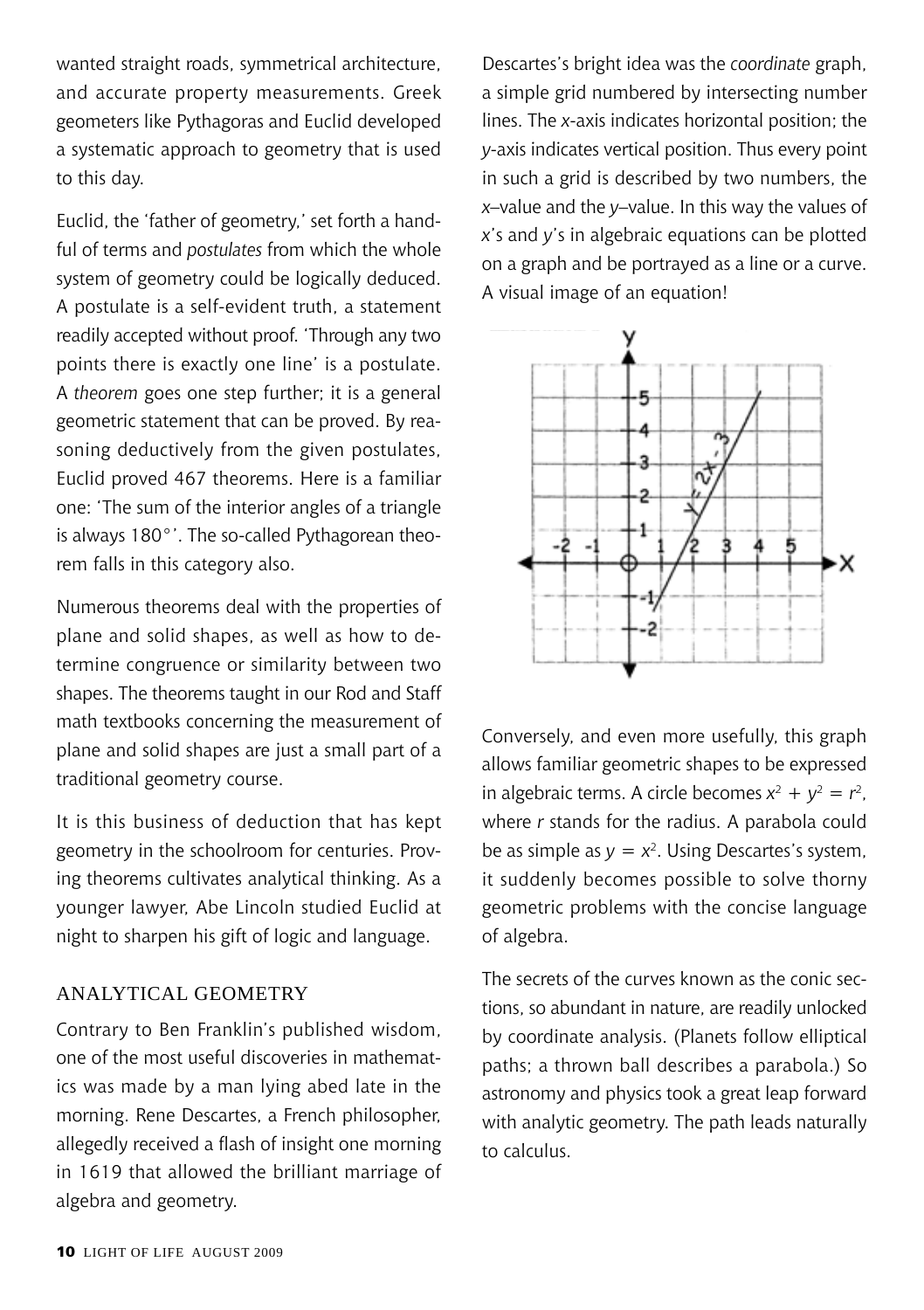#### **TRIGONOMETRY**

Before we peek at calculus, we must introduce a special branch of geometry so useful in science and engineering that it holds its own place as a

separate study. Trigonometry is simply the study of triangles. The sides of a particular triangle, for example, one with angles 30°, 60°, and 90°, will be in proportion to the sides of 30–60–90 triangles of any size. Knowing how the sides of a certain triangle compare to each other helps us determine the properties of all other

# If everything in our world was **shaped like a box**, geometry and algebra

#### might be sufficient

triangles having similar angles. This is the root idea of trigonometry.

What about the murky forest of *sines* and *cosines*? These are just convenient names given to the ratios of triangle sides. Imagine a radius arm anchored at origin sweeping upward from horizontal to vertical on the diagram below. As it sweeps through 90° of rotation, the *x*– and



*y*–values of point *P* create a triangle of changing dimensions. At 0°, *x* is 1 and *y* is 0. At 45°, *x* and *y* are equal. By the time *P* reaches 90°, *x* and *y* have exactly exchanged values. At any angle, the

> *x*-value of *P* (compared to *r*) is the cosine; the *y*–value is the sine. From this definition and the Pythagorean theorem, you can derive the whole field of trigonometry.

> And a big field it is! It is trigonometry that makes possible surveying and the mathematics of astronomy and navigation.

Did you ever wonder how scientists know the sun is 93 million miles away? Or how Magellan found his way across the vast Pacific? Trigonometry even describes numerous phenomena in electricity, sound, and light.

#### **CALCULUS**

If everything in our world were shaped like a box and moved like a metronome, geometry and algebra might be sufficient. But the physical world is dynamic—constantly in flux. Falling objects pick up speed; the moon is constantly speeding up or slowing down. Even hot soup does not cool at a uniform rate. And shapes— most of God's created shapes do not yield to ordinary geometry. Consider the curve of an eagle's wing, or the lovely spiral of a seashell, or the craggy peaks of the Rockies.

Calculus is the mathematics of motion and change. The mechanics are complex, but the main ideas come from an ingenious way of thinking about the function concept. By defining the idea of a *limit*, calculus solves the old paradox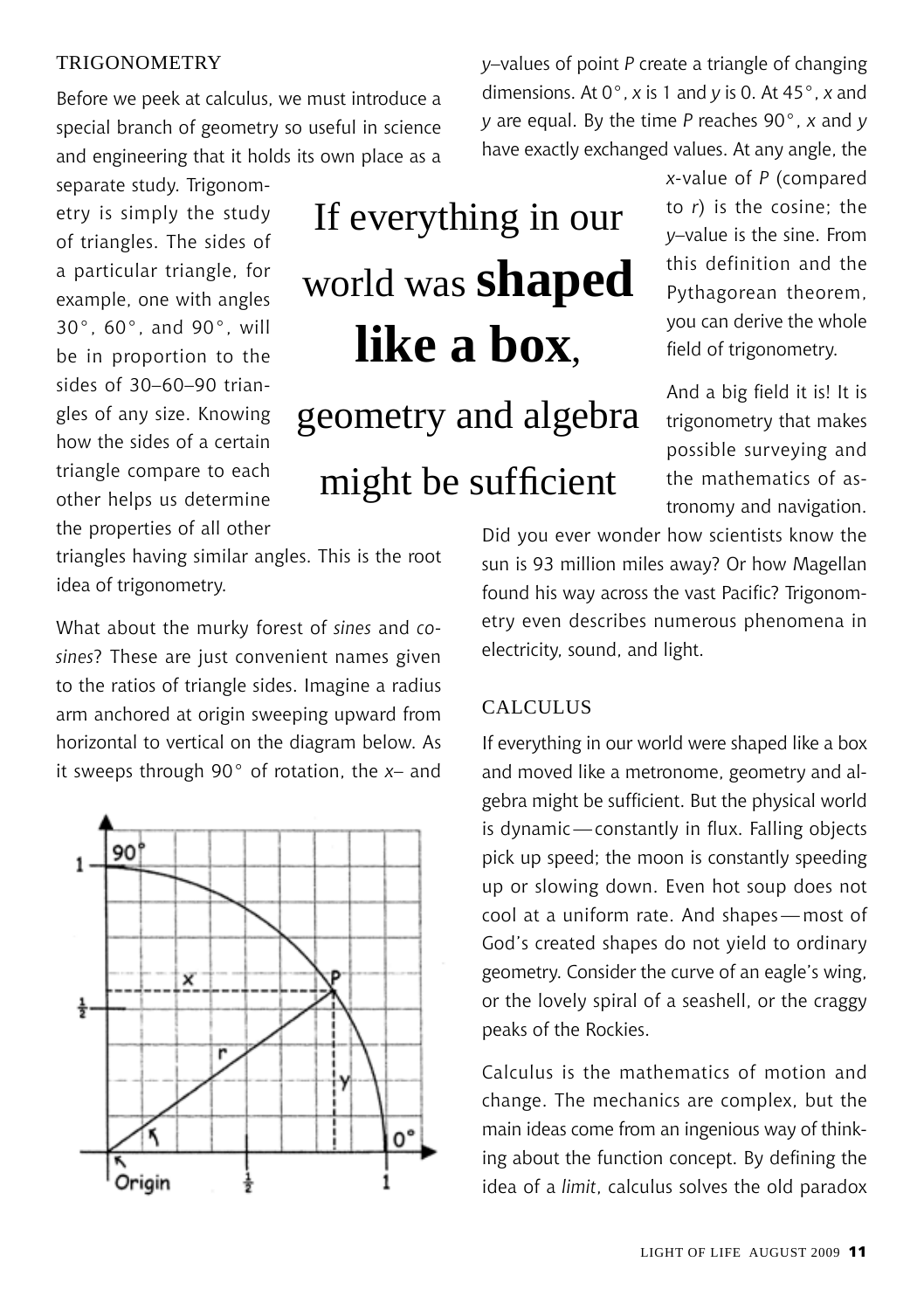about the flea that always hops half the remaining distance and so can never reach the other side of the room.

A *derivative* is an expression that can describe the instantaneous speed of an object moving at changing speeds. Think of a speedometer, which keeps track of the speed of a car at any given instant as it speeds up or slows down. The derivative and its applications form the differential calculus, one of the two main branches of calculus. Differential calculus answers questions like these: How fast are you falling one second after you slip off the roof? What dimensions for a bushel box would require the least cardboard?

The *integral*, the basis of integral calculus, is an expression that can sum an infinite number of small but changing quantities. For example, if you travel at 35 miles per hour for 2 hours, the distance covered is the product of rate and time. But what if you start off from the stop sign and steadily accelerate to 60 miles per hour over the period of one minute? Now you need an integral to express the distance traveled. An odometer is an integrating instrument.

Integral calculus also solves many other problems in which changing quantities need to be summed. How do you find the area under a curve that is not a simple half circle, for example, the Gateway Arch in St. Louis? Integral calculus shows us how to divide an area into many thin slices and find their sum.

Compound interest, electricity, aerodynamics, water pressure behind a dam, increasing fish populations — these are all applications for

calculus. In fact, calculus is the single defining invention for modern technology. It made modern mathematical science possible and perhaps inevitable. Without it, we would have no jets, no nuclear energy, no computers, no cell phones, no space travel, no satellites, and no suspension bridges.



Here ends our little tour. I wish you the joy of discovery. If you have enough time in your life, you may want to meet even more of the family—topology, analysis, probability theory—to name just a few.

Does it really take all this mental machinery to understand our world? Yes—in fact, it is deeply inadequate; we see through a glass darkly. Do men create or discover mathematics? That is a more difficult question.

The astrophysicist Sir Arthur Eddington suggested that the Divine Creator must surely be a mathematician. I think Paul would agree. 'By him all things consist... . In whom are hid all the treasures of wisdom and knowledge' (Colossians  $1:17:2:3$ ).

*reprinted with permission from 'The Christian School Builder', June 2009*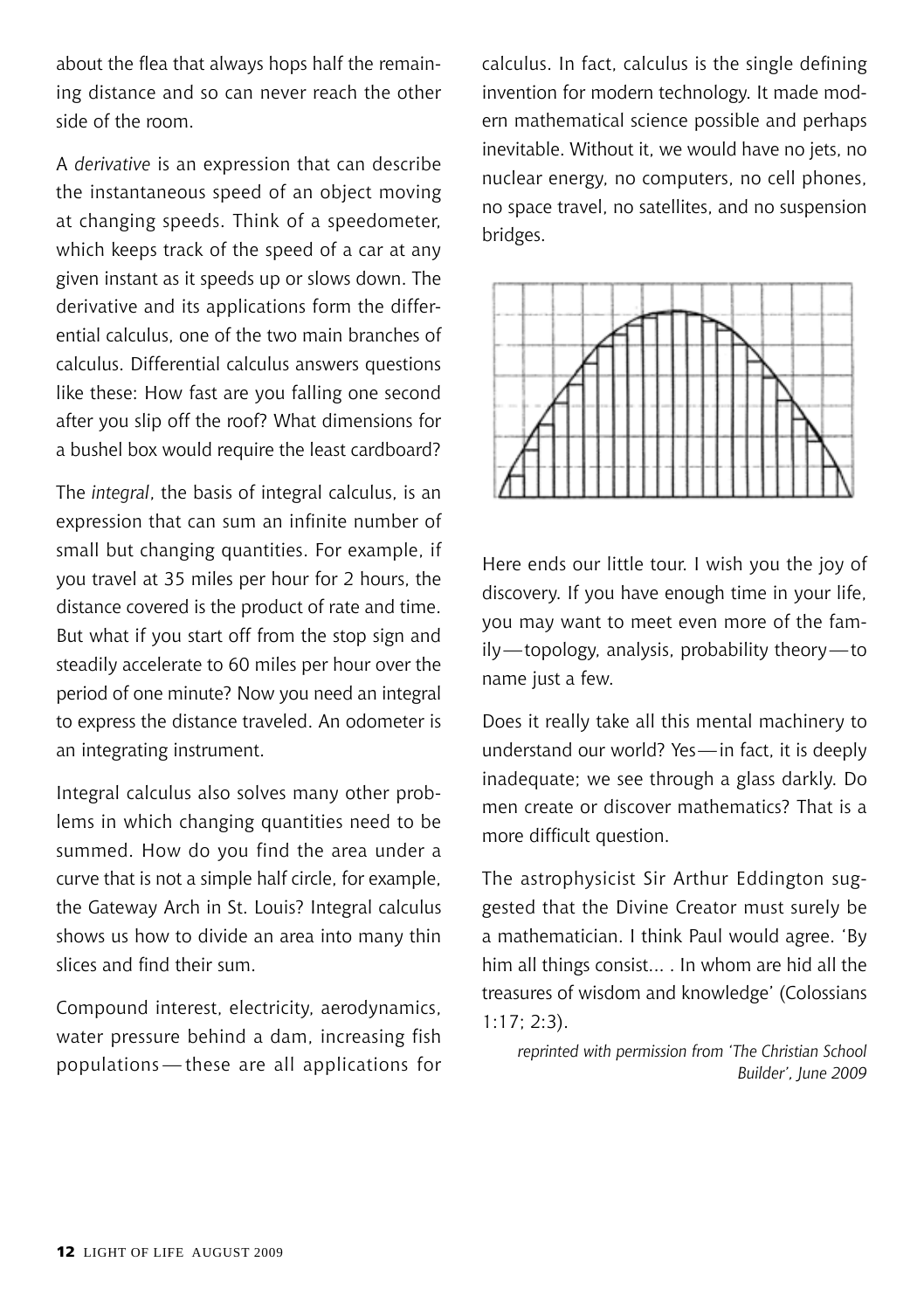**Health**

# Food **Supplements**

**Peter Frogley, adapted from Joel Robbins**

#### The question is often asked: 'Is there a need for food supplements?'

The answer is yes, absolutely! There are four reasons for this.

But before exploring these reasons we need to establish a foundational principle. The primary use of the nutrition the body assimilates each day is for our survival—getting our bodies through the day. The secondary function is fighting disease or maintaining health. Any nutrients that are left over at the end of the day can be used by the body for healing. This is one of the reasons why natural healing takes time. Our bodies need to pay back debts incurred by any poor living we have indulged in; whether it be poor food choices or lack of exercise. With this understanding we can begin to explore the case for food supplementation.

#### THE NEED

We need food supplementation because:

The nutrient content of the fruit and vegetables available today, even organically grown, is far less than ideal.

In developed nations today random sampling indicates that the nutrient levels of fruit and vegetables are dropping. This occurs because farmers are not replenishing the soil. Thus, if we are to eat a totally fresh and raw diet there is hardly adequate nutrient content to firstly take care of the body's needs, and then to have any left over for paying back any debts we may have incurred.

The average person is not going to change to a more nutritious lifestyle overnight.

Experience shows that people who make a gradual change will be more successful than those who attempt to change their eating regime in a day. In the process even the most dedicated will tend to have a splurge which will render their nutritional intake inadequate.

Digestive problems developed through times of poor nutritional choices will hinder the full assimilation of nutrients from good foods.

Naturopaths often assume digestive or assimilation problems, running tests to assess the extent of the problem. The tests help determine whether it is carbohydrates, proteins or fats the body is not handling well. That allows the recommendation of appropriate enzymes. The average westerner consumes a majority of cooked food that drains the body of its enzymes. When they begin to eat nutritious food their body cannot utilise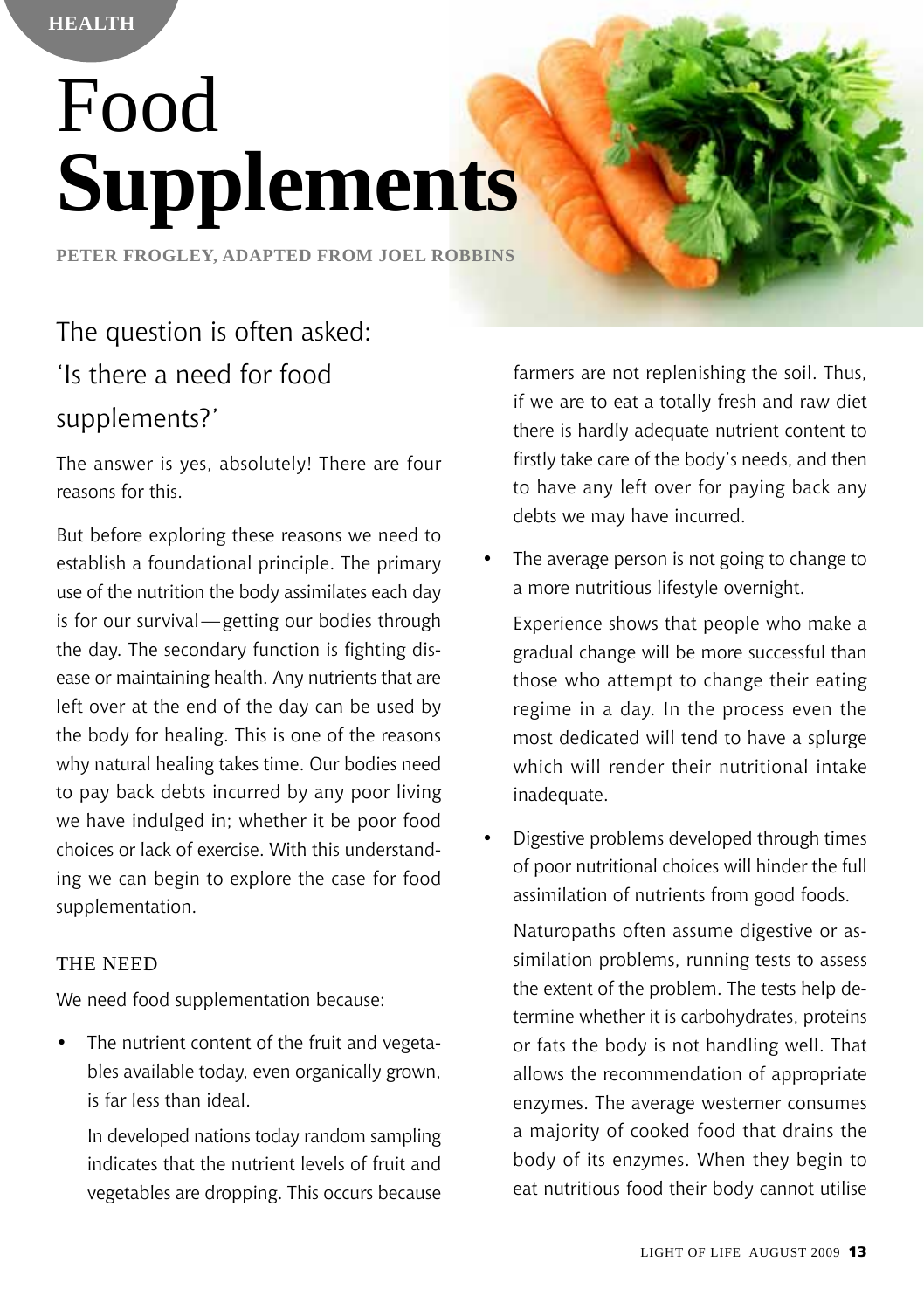the nutrients due to poor digestion. Thus, generally there is a need for two types of supplements: digestive enzymes and food supplements.

Healing success is tied to a person taking personal responsibility for his health.

Healing will not take place by assuming that the doctor will fix it. People should look upon the doctor as a teacher; not as a healer. Whilst the doctor may advise certain supplements which may produce positive results, they will only be useful in the long term if

people are inspired to make lifestyle changes by the improvement they have noted.

- As we spend money on supplements we are encouraged to get our money's worth by taking greater responsibility for our health.
- • People have psychologically developed the idea that if you take pills you will get better, thus taking supplements aligns with this thinking and we believe we are going to get better.

#### The science

The idea of a food supplement is to provide a supplement of *food* to the diet. Unfortunately, many supposed food supplements on the market, for example vitamins, may provide inadequate nutrition.

Vitamins are groups of chemically related compounds. There is a part of this complex that science identifies as the organic nutrient. In the case of vitamin C, this organic nutrient is ascorbic

upon the doctor as a **teacher**,

acid. Parts of empirical science believes this is the essence of the vitamin concluding that if these can be reproduced an appropriate vitamin can be supplied: that there is no difference between natural and synthetic vitamin C.

The problem is that this thinking does not take into consideration all the enzymes, coenzymes, antioxidants, trace elements, activators and numerous other naturally-occurring synergistic micronutrients that we may or may not know about at this time, by which the organic nutrient is rendered usable by the body. Some believe that the organic nutrient acts to protect all the

> cofactors allowing them to arrive intact at cellular level. The accuracy of this perspective is still be finally proven, but the principle of wholeness supports the proposal.

> By 1996, 3,800 compounds had been identified in foods

as being of nutritional significance. For example, approximately 200 forms of carotene have been identified yet it is beta-carotene that is placed in most vitamin products.

Science is able to synthesise about 20 isolated nutrients to use in vitamin products. The problem is that the body is not lacking one nutrient but a whole range, even of one vitamin, which means synthetic vitamins are highly likely to be inadequate.

For many years nutritional pioneers have understood the concept of whole food. For the body to heal itself the diet needed to be supplemented with that it was lacking—food. Thus the term 'food supplement' was coined.

Sickness is not due to isolated nutrients, or

people should look not as a **healer**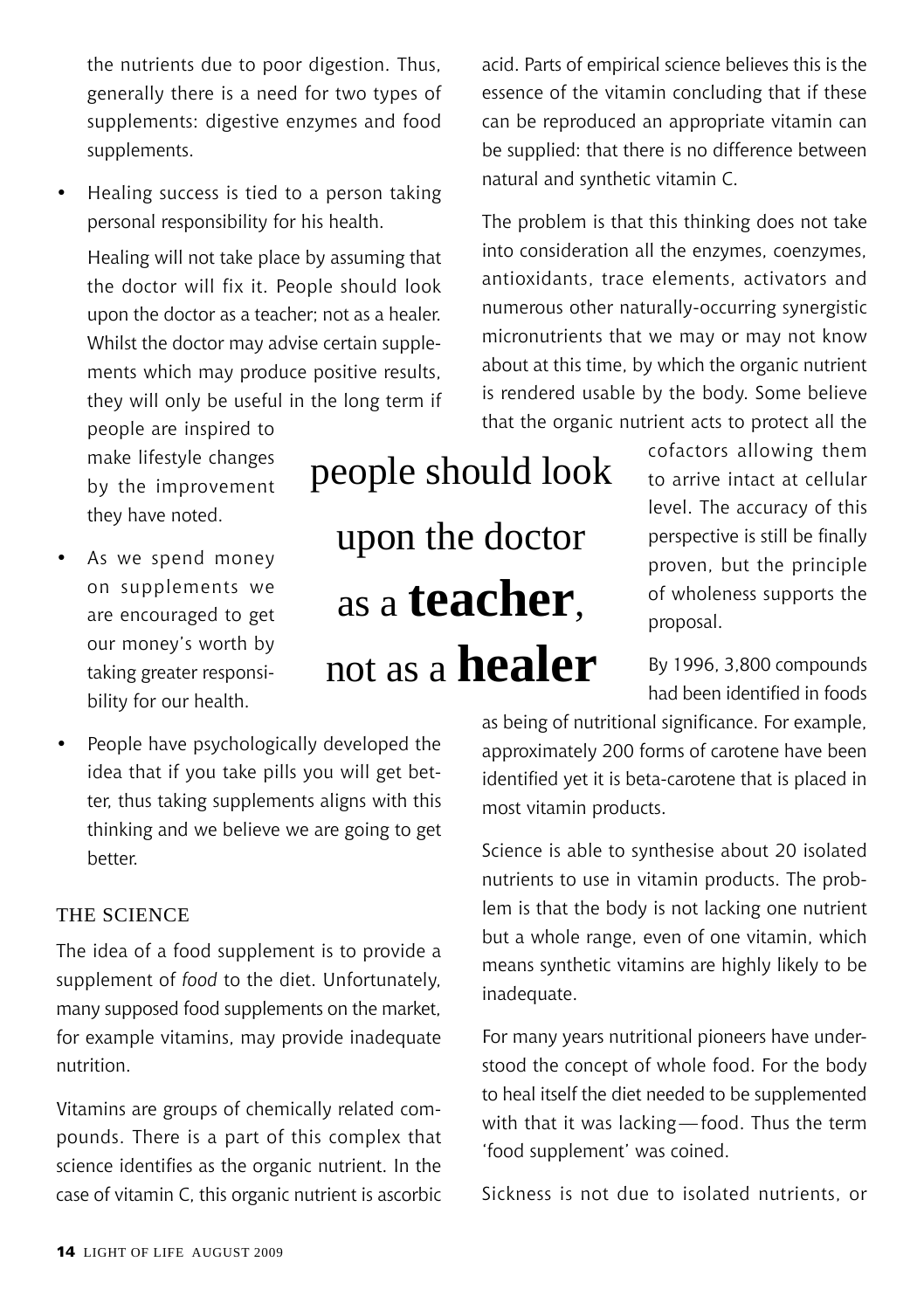Light of Life August 2009 15

organic nutrient deficiencies. Whilst some nutrients play a more important role than others, our bodies need to be receiving the full complement—not an isolated nutrient as is often the case with synthetic vitamins.

#### Types of Food Supplements

Whilst there are three types of food supplement there is only one true food supplement.

#### **True Food Supplements**

The true food supplement is taken directly from a food source. The word *natural* applies here be-

cause these are vitamins, compounds and synergistic micronutrients taken from raw food. Nothing is added or extracted that would destroy or change their molecular, biological or biochemical combinations or actions. Basically all that is removed from the food is moisture and fibre.

These are processed at a temperature below 45°C in order to leave the enzymes active. A substance that is enzymatically active is capable of fermenting, souring, rotting, developing a bad odour, growing mould, attracting weevils and other insects. Because of the perishing capability of natural supplements they must be preserved, which is done by dehydrating and/or freezedrying. They still have a limited shelf life.

#### **Synthetic Vitamins**

These are synthetic because they are synthesised in a laboratory from corn sugar and non-food compounds such as coal tar. Whilst the exact molecular formula is replicated, there are at least two problems with this type of product.

# many **synthetic vitamins** are **not usable**

to the body

- These contain none of the co–factors that enable the body to use the vitamin.
- Although apparently the same, there is a problem with molecular spin which prevents the vitamin being metabolised by the body. The natural molecules spin to the right and the synthetic ones spin to the left.

#### **Crystalline Vitamins**

This is not a synthetic vitamin as it is sourced from food, but it has been distilled, diluted and fractionated to the extent that almost all synergistic co-factors have been eliminated. These

> products are often labelled 'natural', with the approval of authorities, because the original source of the vitamin was food.

#### Bioavailability

Finally, the one key factor to keep in mind when it comes to vitamin supplementation is that the nutrients that are

being supplemented must be usable to the cells of the body. This is known as 'bioavailability'. In other words if the co-factors that God put in the vitamin have been removed or if the vitamin is in the wrong molecular configuration (spin) when ingested, then the vitamin is not usable to the body. Consuming such products is of little value to the body and as such cannot be seen as a food supplement.

We do need food supplements, but we need to ensure they are actually capable of supplementing our food supply.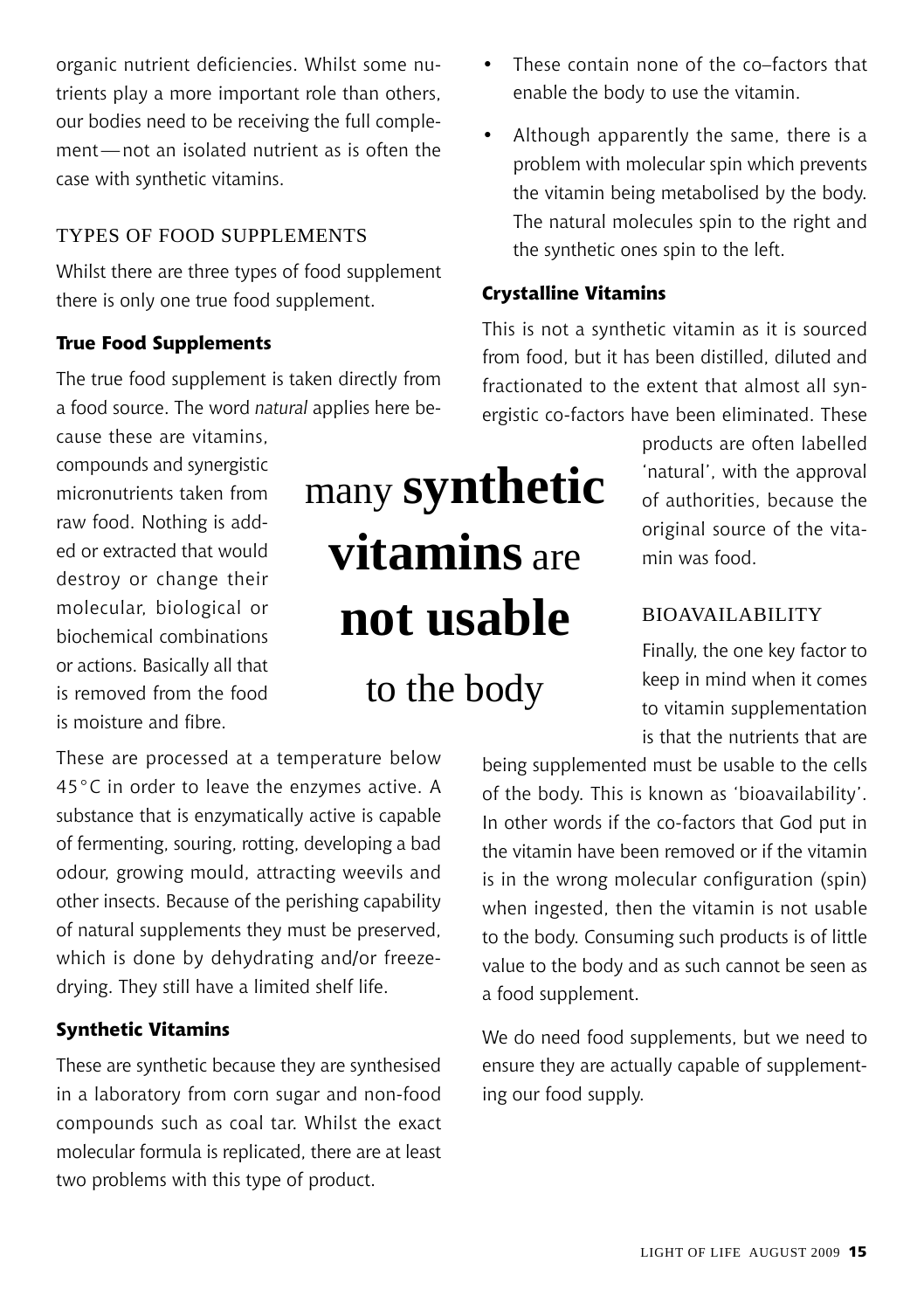#### **LEM Phonics Teacher's Resource Kit designed for schools**

The LEM Phonics Teacher's Resource Kit has now been upgraded with new materials covering the Word List. We will continue adding to the kit regularly and advise when new materials are uploaded to your kit.

The TRK is only available on its own website with an access address and password exclusively dedicated to your school. Resources are easily printed from PDF files and duplicated for your class.

When you purchase access to the TRK your school will be issued with a certificate containing your access address and password. Your initial user fee of **\$149** allows you to use the TRK until 31 December 2010, when you will have the option to renew your subscription and continue access and updates. When you renew at a cost of **\$99** you will receive a new access certificate and password. The old password will expire after 31 December and will no longer access the resources.

Initial purchasers who purchase the TRK after 1 August each year will have access until the following year's end.

23167 Teacher's Resource Kit Initial **\$149.00**

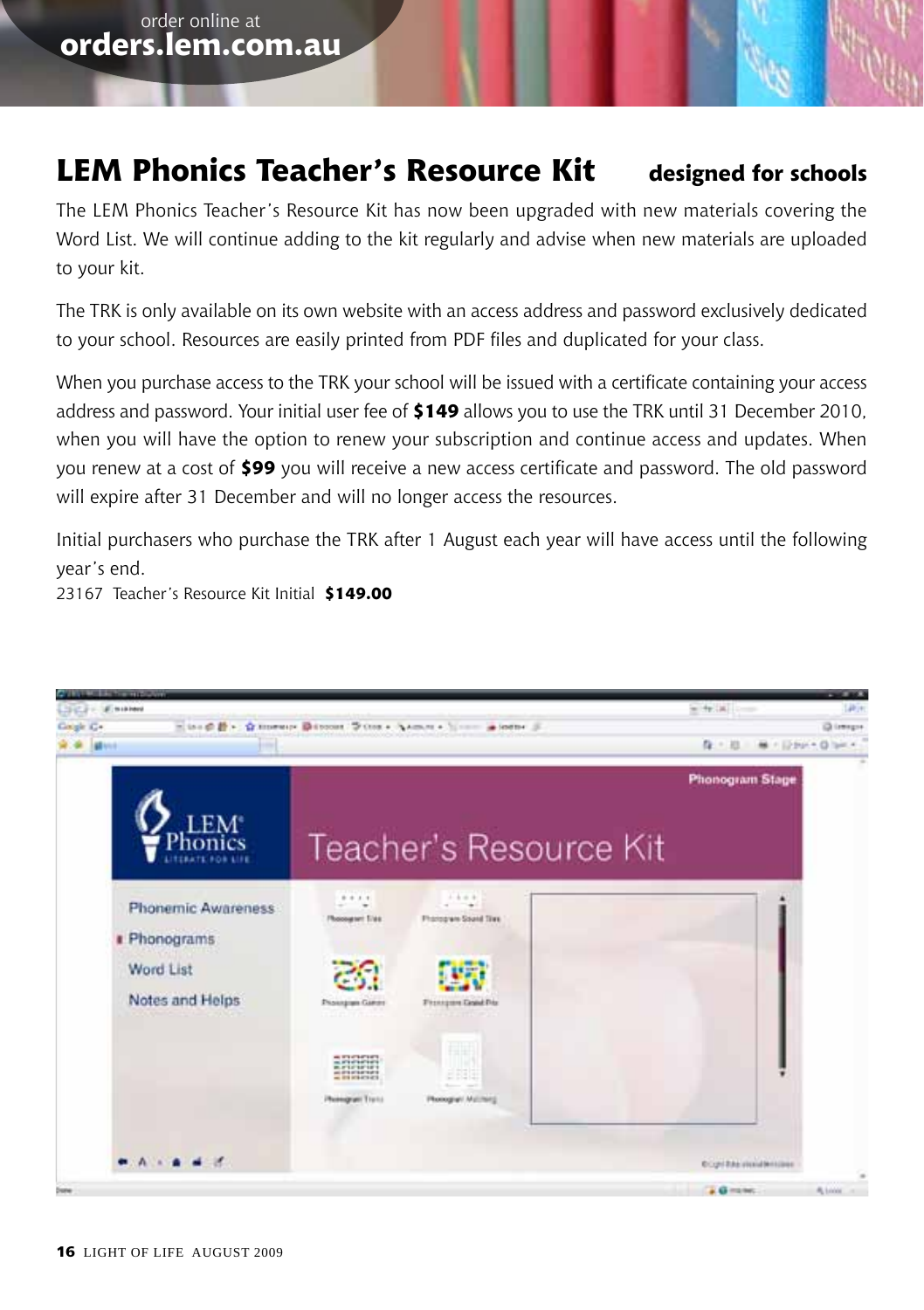# New Arrivals

#### **Little House Series: The Martha Years**

#### Down to the Bonny Glen by Melissa Wiley

This is the third book in the Martha Years, an ongoing series about another spirited girl from America's most beloved pioneer family. Hard cover, 320 pages. 13188 Down to the Bonny Glen \$24.80

J Introductory special! Was \$24.80 now **\$19.95**

#### **Shepherd Press**





**ARDINER SPRING** 

**FEDD TEIPP** 

#### FREE INDEED BY RICHARD GANZ

Although trained as a clinical psychologist, Ganz's 25 years of pastoral ministry brings a thoroughly biblical perspective that brings life to the freedom found in Christ. Jay Adams says: 'Rich Ganz takes on one of the most important issues in the life of the Christian—freedom. In doing this he fills a void that desperately needs to be filled.' 130 pages. 41073 Free Indeed **\$20.30**

#### GET OUTTA MY FACE! BY RICK HORNE

Far from dismissing sin, this approach opens wide the door to evangelising the unsaved teen and helping the Christian teen

to grow in holiness and wisdom. Horne has over 30 years experience in Christian school guidance and counselling. 175 pages. 41071 Get Outta My Face! **\$23.60**



#### Hints for Parents by Gardiner Spring



Gardiner Spring was pastor of Brick Presbyterian church for 63 years from 1810. In this little book he is able to bring a whole different set of cultural expectations and standards to an exposition of the unchanging truths of scripture. 80 pages, hard cover. 41075 Hints for Parents **\$16.90**

#### A Proverbs Driven Life by Anthony Selvaggio

This is a book about the wisdom of God as found in Proverbs, which brings access to spiritual and practical blessings. The goal of Proverbs is to grow ever closer to the God who is wisdom. 200 pages. 41072 A Proverbs Driven Life **\$23.60**

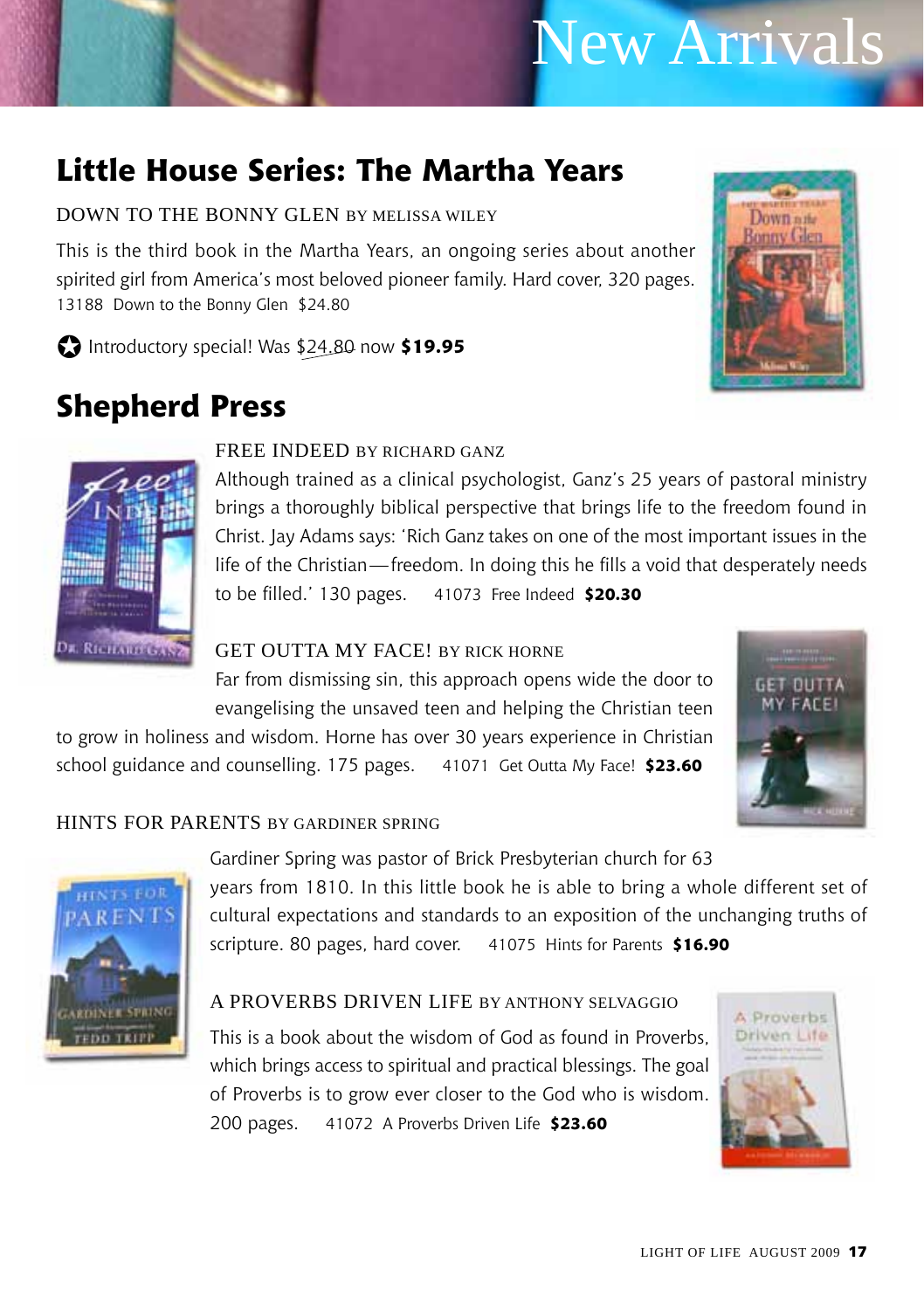

#### Lost in the Middle by Paul Tripp

Many home schooling parents are entering that period known as the Mid Life Crisis. Despite the hype it can be and frequently is a time of significant challenge particularly for fathers. This book deals with this phenomenon biblically. Yet the Bible is able to address any of life's experiences because it was written by the One who made them all. You will face things in mid life that beat at the borders of your faith, but you do not have to be lost in the middle of your story. 348 pages.

41074 Lost in the Middle **\$27.00**

#### Shepherding a Child's Heart by Ted Tripp

The classic revision of this excellent book on relating to your child. 212 pages. 41029 Shepherding a Child's Heart **\$23.60**

Instructing a Child's Heart by Ted and Margy Tripp

Explores the essentials of instructing our children's hearts, centering on the gospel of grace. 188 pages. 41067 Instructing a Child's Heart **\$23.60**







#### HEAVEN AT HOME BY GINGER PLOWMAN

Nestle your family into a warm and welcoming refuge by learning how to establish and enjoy a peaceful home. 224 pages. 41035 Heaven at Home **\$23.60**

Don't Make Me Count to Three by Ginger Plowman

This book reaches past the outward behaviour of children to dive deeply into the heart. Amusingly written and an encouragement to many. 155 pages. 41005 Don't Make Me Count to Three **\$22.00**

#### EVERYDAY TALK BY JOHN YOUNTS

Book offers practical and creative ways to talk with your children about God and His ways. 152 pages. 41068 Everyday Talk **\$22.00**

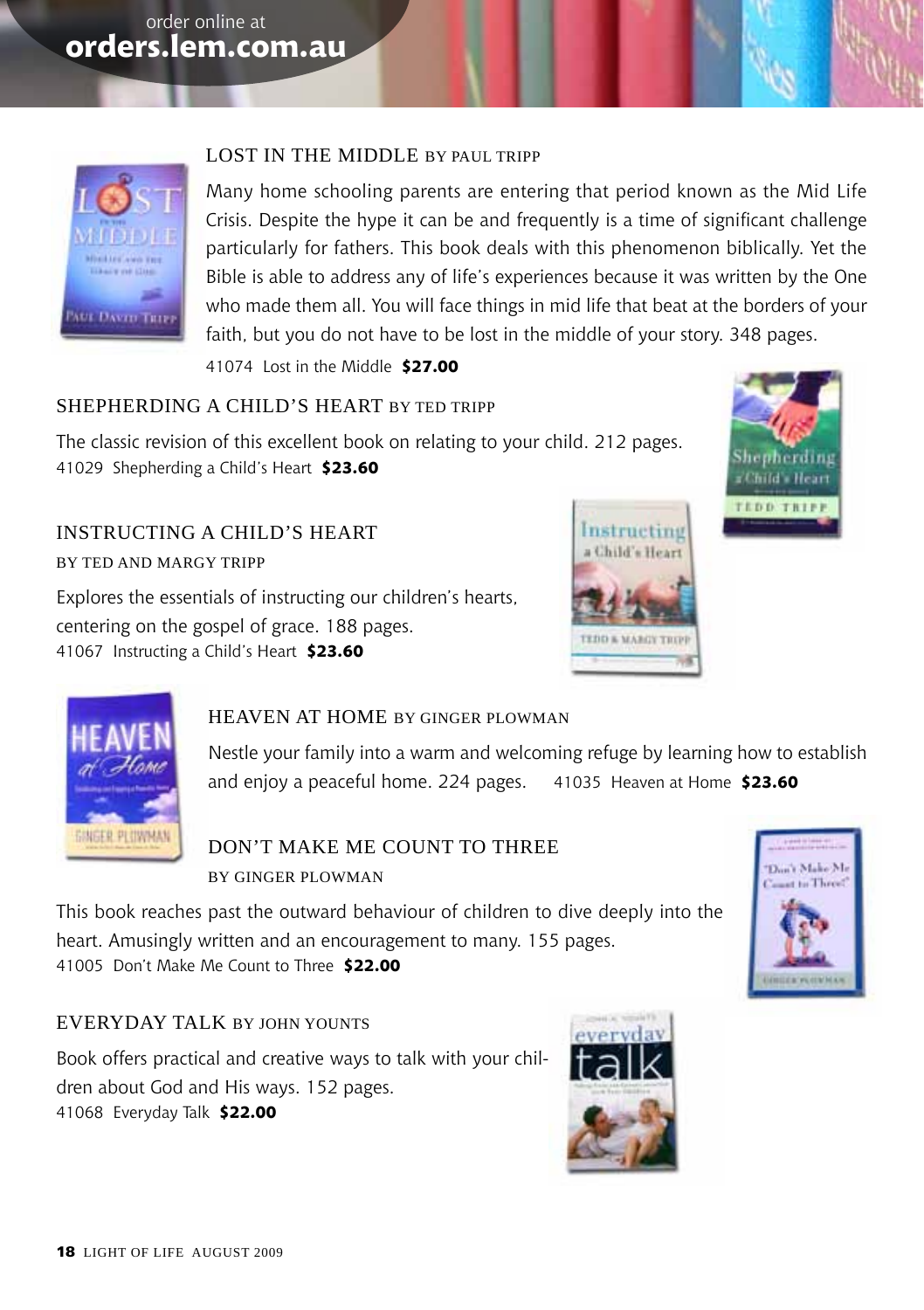### New Arrivals

#### **Books for the Serious Reader**



#### DEUTERONOMY BY R LRUSHDOONY

Completes the series of five Pentateuch commentaries by R J Rushdoony.Deuteronomy is the most quoted book in the New Testament and is considered the constitution of a theocracy. This volume explores the comprehensive application of biblical law. 550 pages. 51237 Deuteronomy **\$76.15**

#### THE SERMON ON THE MOUNT BY R LRUSHDOONY

This new title from Chalcedon is a study in the Beatitudes. Rushdoony contends the Beatitudes are the Kingdom commission to the new Israel of God and elucidates this powerful thesis in a readable and engaging commentary on the world's greatest sermon. 140 pages, hard cover. 51238 The Sermon on the Mount **\$33.85**



#### A Christian Survey of World History by R J Rushdoony



A new presentation of an old title. Not many history courses can be used to equip Christians for faith and action, but this course has served that capacity for over four decades. Highly recommended and ideal for senior secondary. 12 audio CDs and a full text supporting the lectures with review questions, discussion questions and an answer key. 45026 A Christian Survey of World History **\$152.30**

#### THE BOOK OF REVELATION MADE EASY BY KENNETH GENTRY

This introductory treatise will help you understand the foundational meaning and general thrust of Revelation, for only then are you equipped to engage a detailed exposition of the text. 135 pages. 51239 The Book of Revelation Made Easy **\$25.30**



#### BACK TO THE FUTURE BY RALPH BASS



For 33 years of his Christian life Ralph Bass was a Dispensationalist. As time went by he became increasingly dissatisfied with his position and this book is the fruit of his research, deliberations and prayer. Considered by many to be an excellent commentary. 537 pages, hard cover. 51236 Back to the Future **\$49.05**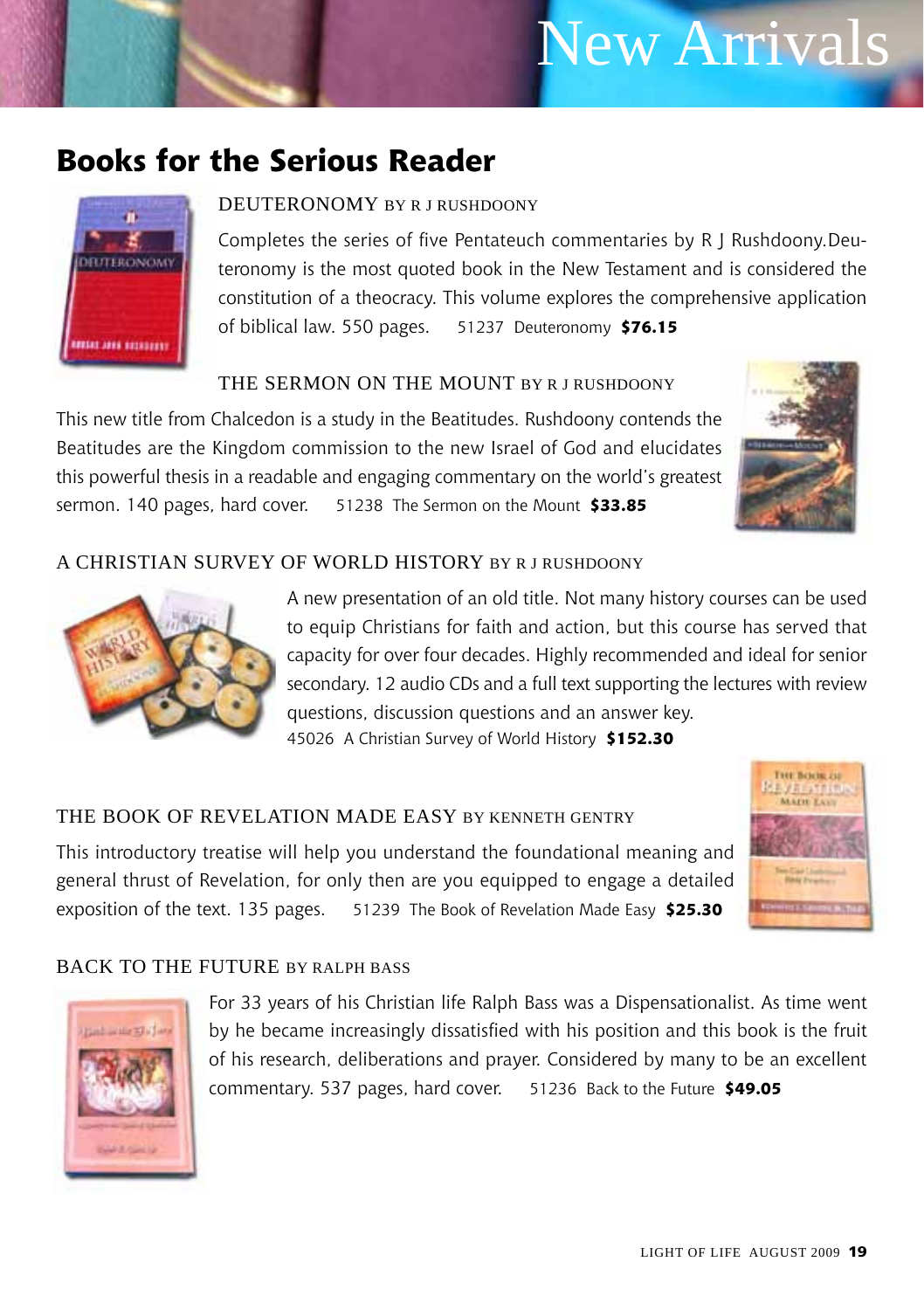# **LEM Phonics Corne**

**evelyn garrard**

#### My last article talked about mixing the 'Whole Word' method with the phonics method of teaching.

In that article I mentioned that using a predominantly pictorial method to teach reading causes the right hemisphere of the brain to develop dominance for processing linguistic material.

The mixture of methodologies can actually block literacy learning. Pamela Protheroe, in her book *Vexed Texts,* sheds a lot of light on the subject.

Protheroe explains that each hemisphere of the brain has the capability of processing language, but each hemisphere has a totally different way of doing it. The right hemisphere predominantly processes visual stimuli, and does it holistically (seeing words, phrases or sentences as a whole). The left hemisphere processes language sequentially, which will provide a much better result when the language is a sequential one as English. The right hemisphere cannot process sequentially, thus its use to process an alphabetic language would greatly limit the ability to process words and achieve a satisfactory understanding of grammatical concepts.

Early experiences with reading and print will have a large bearing on which hemisphere will achieve dominance for language processing, even though the left hemisphere is naturally suited for English.



Protheroe believes that picture-dominated text has been a culprit for causing right side dominance for language processing in so many of our children today. Is it not true that in most schools today pictures accompany the word if it is a whole word being taught, and pictures accompany the letter (or phonogram) being taught if phonics is being used?

Teachers feel the children need to have the pictures to show the meaning of the word, or to give the child a clue to the sound a phonogram represents. In almost all early reading material the text is dominated by pictures and, as the children try to read, they are looking to the pictures to gain clues for what the words say (or mean).

If children have a lot of experience in their early life using pictures as a tool to learn language, it will cause the right hemisphere to achieve dominance for language learning. Such dominance would limit skill in word processing and grammar.

Furthermore, the right hemisphere cannot process two things at once. If the brain is presented with two sets of stimuli (e.g. picture and words), it will focus on only one (which would be the picture because the right hemisphere processes visual stimuli), to the detriment of the other. This is largely why children become confused when given colourful picture books with print below or, even worse, superimposed. Besides not having the skills to decipher the word phonetically, they